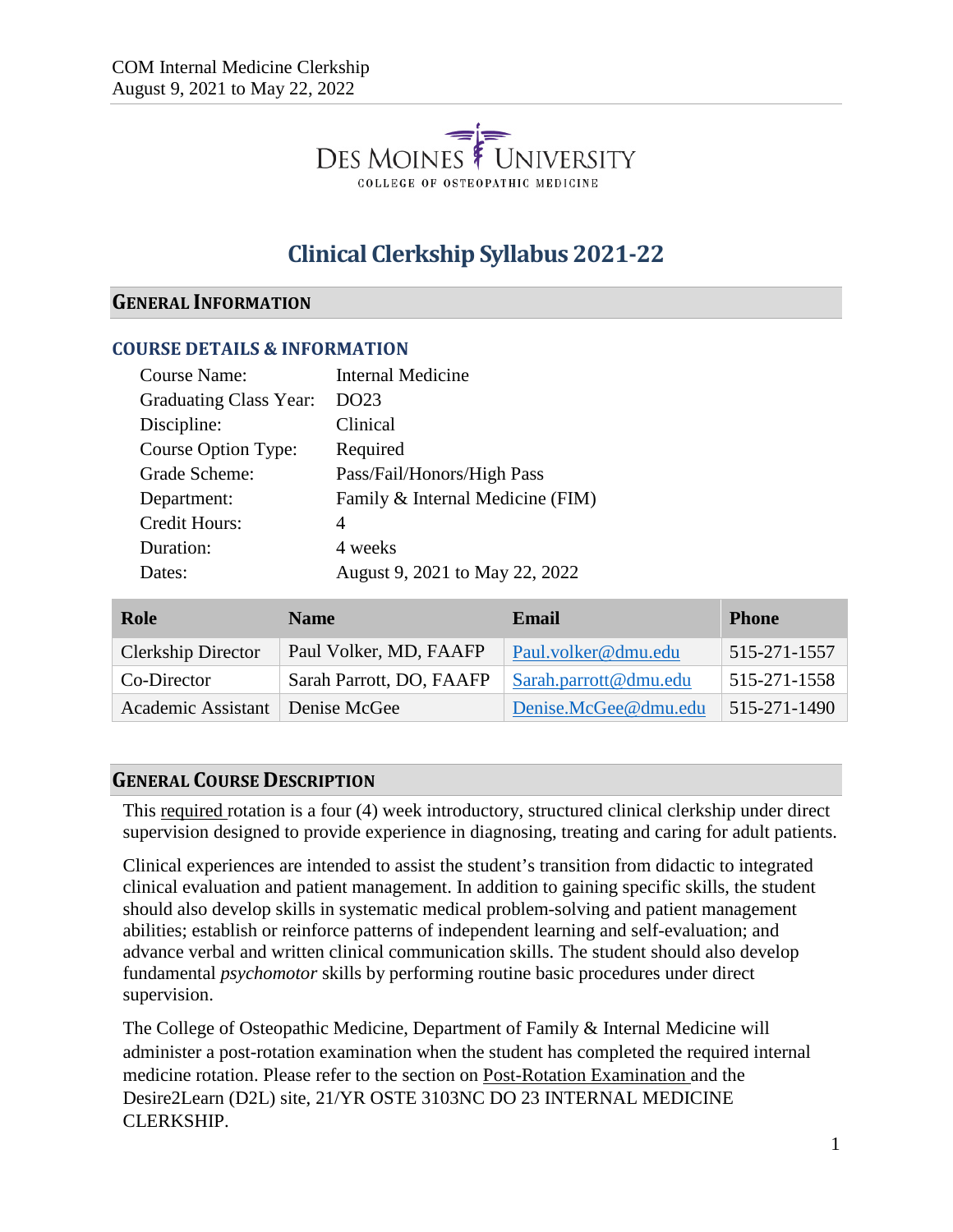# **AOA COMPETENCIES AND COURSE SCHEDULE**

The table below defines each of the seven competency domains set forth by the AOA.

| <b>AOA Core Competencies</b><br><https: core-competencies="" corecompetencyreport2012.pdf?sfvrsn="4" default-source="" docs="" www.aacom.org=""></https:> |                                                                                                                                                                                                                                                                                                                                                     |  |  |  |
|-----------------------------------------------------------------------------------------------------------------------------------------------------------|-----------------------------------------------------------------------------------------------------------------------------------------------------------------------------------------------------------------------------------------------------------------------------------------------------------------------------------------------------|--|--|--|
| I. Osteopathic Principles and<br>Practices                                                                                                                | Students will provide osteopathic care to patients that supports the promotion of health and delivery of<br>compassionate, appropriate, and effective treatment of disease based on patient information and<br>preferences, evidence-based medicine, and clinical judgment.                                                                         |  |  |  |
| II. Medical Knowledge                                                                                                                                     | Students will demonstrate knowledge of established and evolving biomedical, clinical, epidemiological,<br>and psychosocial/behavioral concepts and their application to patient-centered care.                                                                                                                                                      |  |  |  |
| III. Patient Care                                                                                                                                         | Students will demonstrate best practices in the delivery of patient-centered care with respect to data<br>gathering and documentation, determination of differential diagnoses and treatment planning,<br>implementation of clinical procedures, and the provision of clinical services consistent with health<br>promotion and disease prevention. |  |  |  |
| IV. Interpersonal and                                                                                                                                     | Students will demonstrate effective listening, speaking, writing, and nonverbal communication skills                                                                                                                                                                                                                                                |  |  |  |
| <b>Communication Skills</b>                                                                                                                               | with patients or other members of the health care and academic environment.                                                                                                                                                                                                                                                                         |  |  |  |
| V. Professionalism                                                                                                                                        | Students will conduct themselves with poise, courtesy, honesty and responsibility when dealing with<br>patients or other members of the health care and academic environment. Students will engage in self-care<br>and regulation in order to maintain a productive career in medicine.                                                             |  |  |  |
| VI. Practice-Based Learning<br>and Improvement                                                                                                            | Students will appraise, assimilate, and apply scientific evidence to the care of their patients. They will<br>engage in self-evaluation and life-long learning to ensure optimal patient outcomes.                                                                                                                                                  |  |  |  |
| <b>VII. Systems-Based Practice</b>                                                                                                                        | Students will demonstrate a knowledge of health care systems and the resources available to provide<br>comprehensive quality patient care and processes to deal with impediments to patient safety, quality, and<br>access to care.                                                                                                                 |  |  |  |

This course assesses associated AOA competencies and sub-competencies as noted in the table below.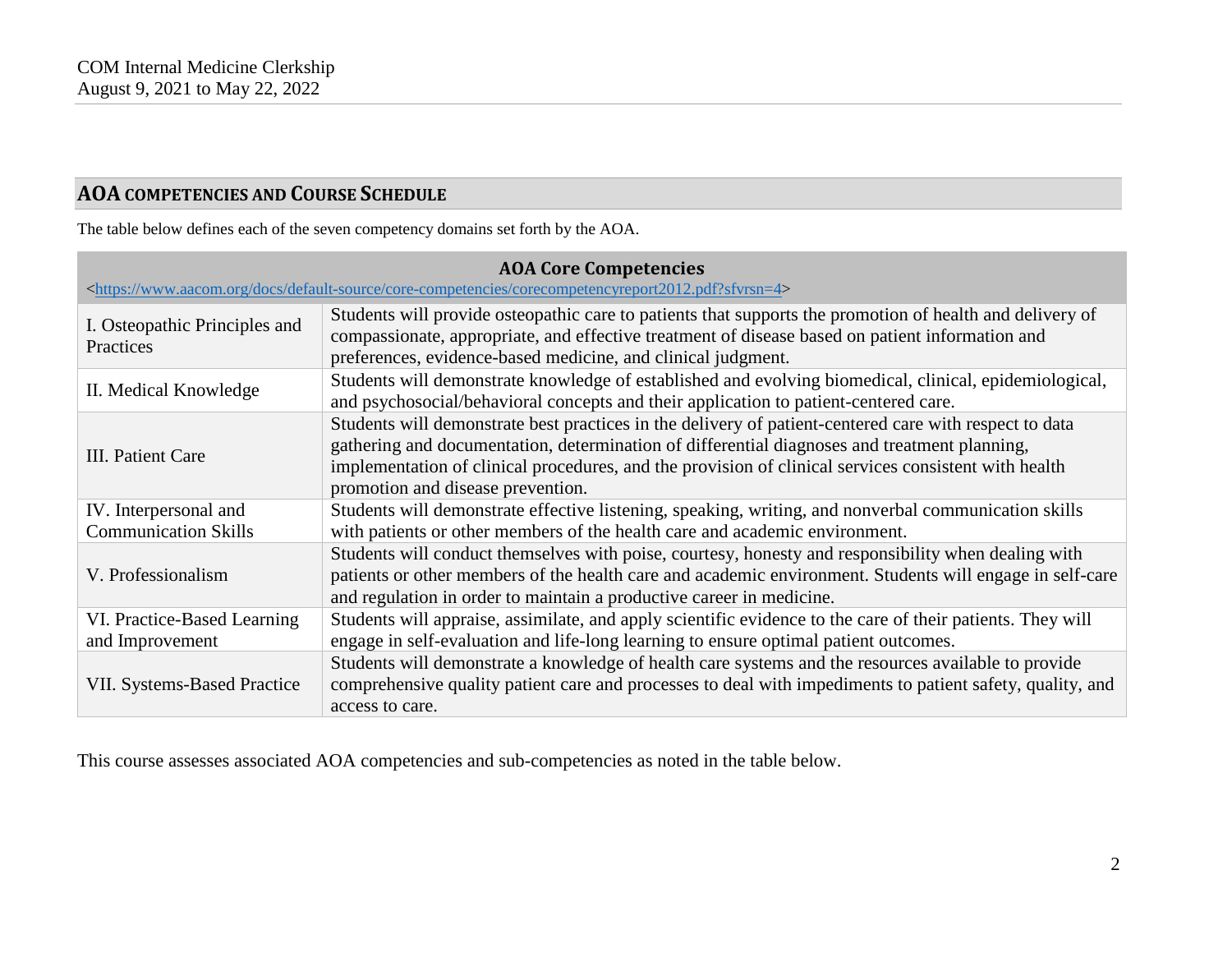# **COURSE GOALS, OUTCOMES & COMPETENCIES**

The goals of this course are to develop a general competency regarding outpatient and inpatient Internal Medicine practice. We wish for each student to develop a core knowledge of general disease processes and to observe and participate in the coordination of adult patient medical care.

| <b>Learning Outcome</b>                                                                           | <b>AOA/AACOM</b><br><b>Competencies</b>                                                                                                                                                                                      | <b>EPAs</b> | <b>Instructional Methods</b>                                                                                                                                                                                                               | <b>Assessment Methods</b>                                                                                                                                        | <b>Resources</b>                   |
|---------------------------------------------------------------------------------------------------|------------------------------------------------------------------------------------------------------------------------------------------------------------------------------------------------------------------------------|-------------|--------------------------------------------------------------------------------------------------------------------------------------------------------------------------------------------------------------------------------------------|------------------------------------------------------------------------------------------------------------------------------------------------------------------|------------------------------------|
| 1 – Obtain and record<br>an appropriately<br>complete, cogent and<br>organized medical<br>history | I.3.a, III.1.b,<br><b>III.1.c,</b><br><b>III.1.e, III.1.f,</b><br><b>III.1.h,</b><br>III.1.i, III.1.j,<br>III.6.a,<br>III.6.b,<br>III.6.d, III.6.e,<br><b>IV.1.a, IV.1.b,</b><br>IV.1.c,<br><b>IV.1.d, IV.1.e,</b><br>IV.1.f | 1, 5        | <b>Clinical Experience -</b><br><b>Ambulatory</b><br><b>Clinical</b><br><b>Experience -</b><br><b>Inpatient Patient</b><br><b>Presentation -</b><br><b>Learner</b><br>Preceptorship<br><b>Self-Directed Learning</b><br><b>Ward Rounds</b> | <b>Clinical Performance</b><br><b>Rating/Checklist</b><br><b>Oral Patient Presentation</b>                                                                       | <b>Real Patient,</b><br><b>EMR</b> |
| 2 – Conduct and record<br>an appropriately<br>complete and accurate<br>physical examination.      | I.3.b, I.4.a,<br>I.4.b, III.1.d,<br><b>III.1.e, III.1.f,</b><br>III.1.h,<br>III.1.i, III.1.j,<br><b>III.3.a</b> ,<br><b>III.6.a, III.6.b,</b><br><b>III.6.d, III.6.e</b>                                                     | 1, 5        | <b>Clinical Experience</b><br>- Ambulatory<br><b>Clinical Experience</b><br>- Inpatient<br><b>Patient Presentation -</b><br><b>Learner Preceptorship</b><br><b>Self-Directed Learning</b><br><b>Ward Rounds</b>                            | <b>Clinical Performance</b><br><b>Rating/Checklist</b><br><b>Oral Patient Presentation</b>                                                                       | <b>Real Patient</b><br><b>EMR</b>  |
| 3 – Formulate a<br>reasoned differential<br>diagnosis for each<br>problem.                        | I.4.g, II.3.a,<br>II.3.c, II.3.d,<br>III 1.g, III.1.k,<br><b>III.2.a, IIII 2.b</b><br>III.2.c, III.6.e,<br><b>IV.1.b</b>                                                                                                     | 2, 3        | <b>Clinical Experience</b><br>- Ambulatory<br><b>Clinical Experience</b><br>- Inpatient<br><b>Patient Presentation -</b><br><b>Learner Preceptorship</b>                                                                                   | <b>Clinical Performance</b><br><b>Rating/Checklist</b><br><b>Exam - Nationally</b><br>Normed/Standardized,<br><b>Subject</b><br><b>Oral Patient Presentation</b> | <b>Real Patient</b>                |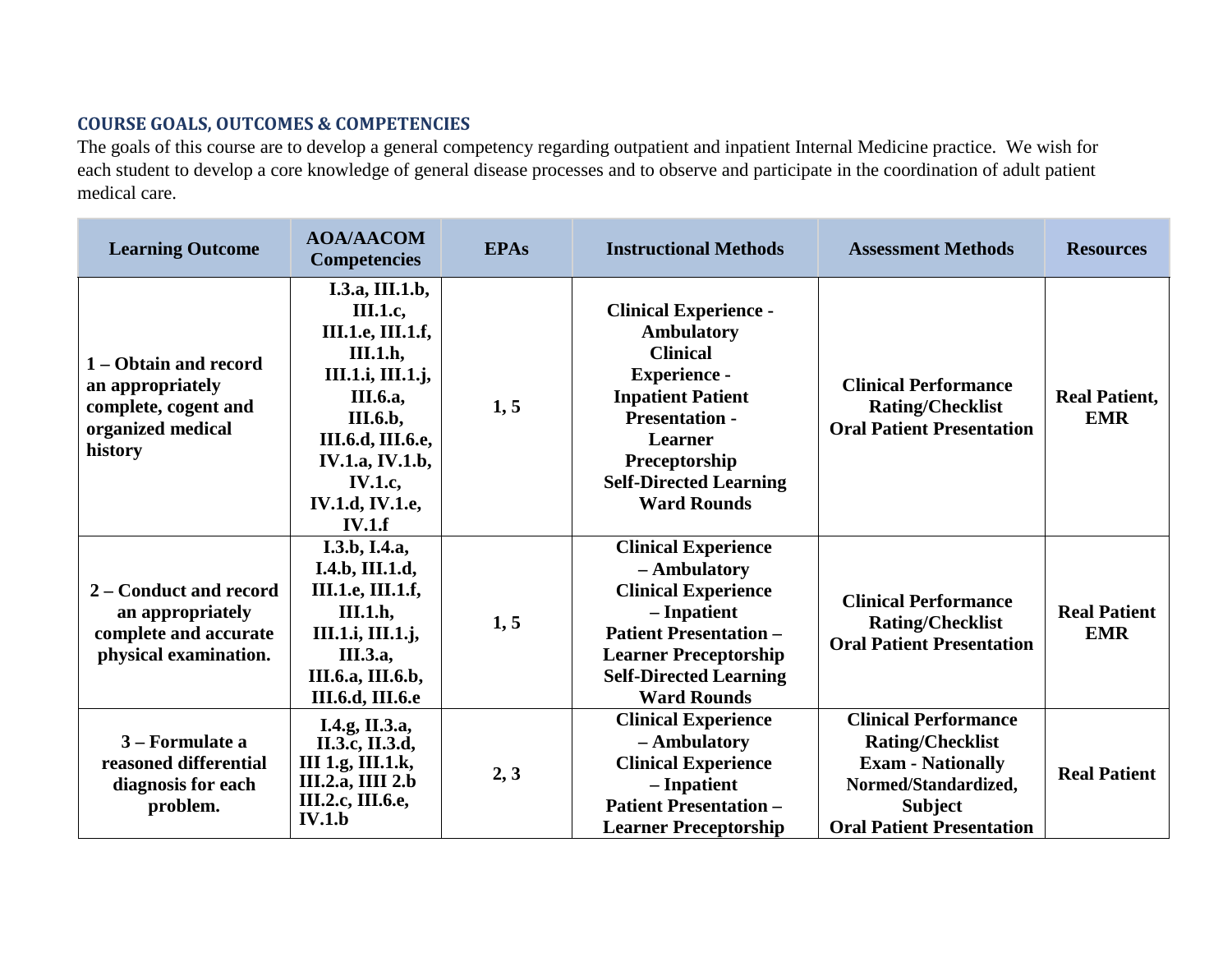| <b>Learning Outcome</b>                                                                                                                      | <b>AOA/AACOM</b><br><b>Competencies</b>                                                                                                           | <b>EPAs</b>    | <b>Instructional Methods</b>                                                                                                                                                                                        | <b>Assessment Methods</b>                                                                                                                                       | <b>Resources</b>                                                          |
|----------------------------------------------------------------------------------------------------------------------------------------------|---------------------------------------------------------------------------------------------------------------------------------------------------|----------------|---------------------------------------------------------------------------------------------------------------------------------------------------------------------------------------------------------------------|-----------------------------------------------------------------------------------------------------------------------------------------------------------------|---------------------------------------------------------------------------|
|                                                                                                                                              |                                                                                                                                                   |                | <b>Self-Directed Learning</b><br><b>Ward Rounds</b>                                                                                                                                                                 |                                                                                                                                                                 |                                                                           |
| 4 – Formulate and<br>appropriate plan for<br>confirming the<br>diagnosis                                                                     | I.4.c, I.4.e, I.4.i,<br>V.5.e, VI.4.a,<br><b>VI.4.c,</b><br>VI.4.d, VII.3.b                                                                       | 3, 4, 7        | <b>Clinical Experience-</b><br>Ambulatory<br><b>Clinical Experience-</b><br><b>Inpatient</b><br><b>Patient Presentation-</b><br><b>Learner Preceptorship</b><br><b>Self-Directed Learning</b><br><b>Ward Rounds</b> | <b>Clinical Performance</b><br><b>Rating/Checklist</b><br><b>Exam-Nationally</b><br>Normed Standardized,<br><b>Subject, Oral Patient</b><br><b>Presentation</b> | <b>Real Patient</b>                                                       |
| 5 – Formulate an<br>appropriate initial and<br>ongoing treatment<br>program, taking into<br>account the urgency of<br>the patient's problems | I.2.a, I.2.c,<br>III.4.g, III.4.h,<br>III.4.i, III.4.j,<br><b>III.4.k, III.4.l,</b><br>IV.1.h, IV.2.g,<br><b>IV.2.h, V.1.e,</b><br><b>VII.5.a</b> | 4, 7, 10       | <b>Clinical Experience-</b><br><b>Ambulatory</b><br><b>Clinical Experience-</b><br>Inpatient<br><b>Patient Presentation-</b><br><b>Learner Preceptorship</b><br><b>Self-Directed Learning</b>                       | <b>Exam – Nationally</b><br>Normed/Standardized<br><b>Subject</b>                                                                                               | <b>Real Patient</b>                                                       |
| 6 – Use Knowledge of<br>the pathophysiology of<br>signs and symptoms to<br>establish clinical<br>correlation with disease<br>processes       | II.2.a, II.2.b,<br>II.2.c, II.2.d,<br>II.3.a, II.3,b,<br>II.3.c, II.3.d,<br>II.3.e, II.3.f,<br>II.3.g.                                            | 2, 3           | <b>Clinical Experience-</b><br><b>Ambulatory</b><br><b>Clinical Experience-</b><br>Inpatient<br>Preceptorship<br><b>Self-Directed Learning</b>                                                                      | <b>Exam - Nationally</b><br>Normed/Standardized,<br><b>Subject</b>                                                                                              | <b>Real Patient</b>                                                       |
| 7 – Use information<br>from texts, syllabi, and<br>journals to discuss<br>general topics related to<br>patient's problems                    | II.2.d, III.4.a,<br>III.4.b, VI.2.b,<br>VI.2.c, VI.4.c                                                                                            | $\overline{7}$ | <b>Independent Learning</b><br>Preceptorship<br><b>Self-Directed Learning</b>                                                                                                                                       | <b>Oral Patient Presentation</b><br>Participation                                                                                                               | <b>Real Patient,</b><br><b>Printed</b><br>Materials,<br><b>Searchable</b> |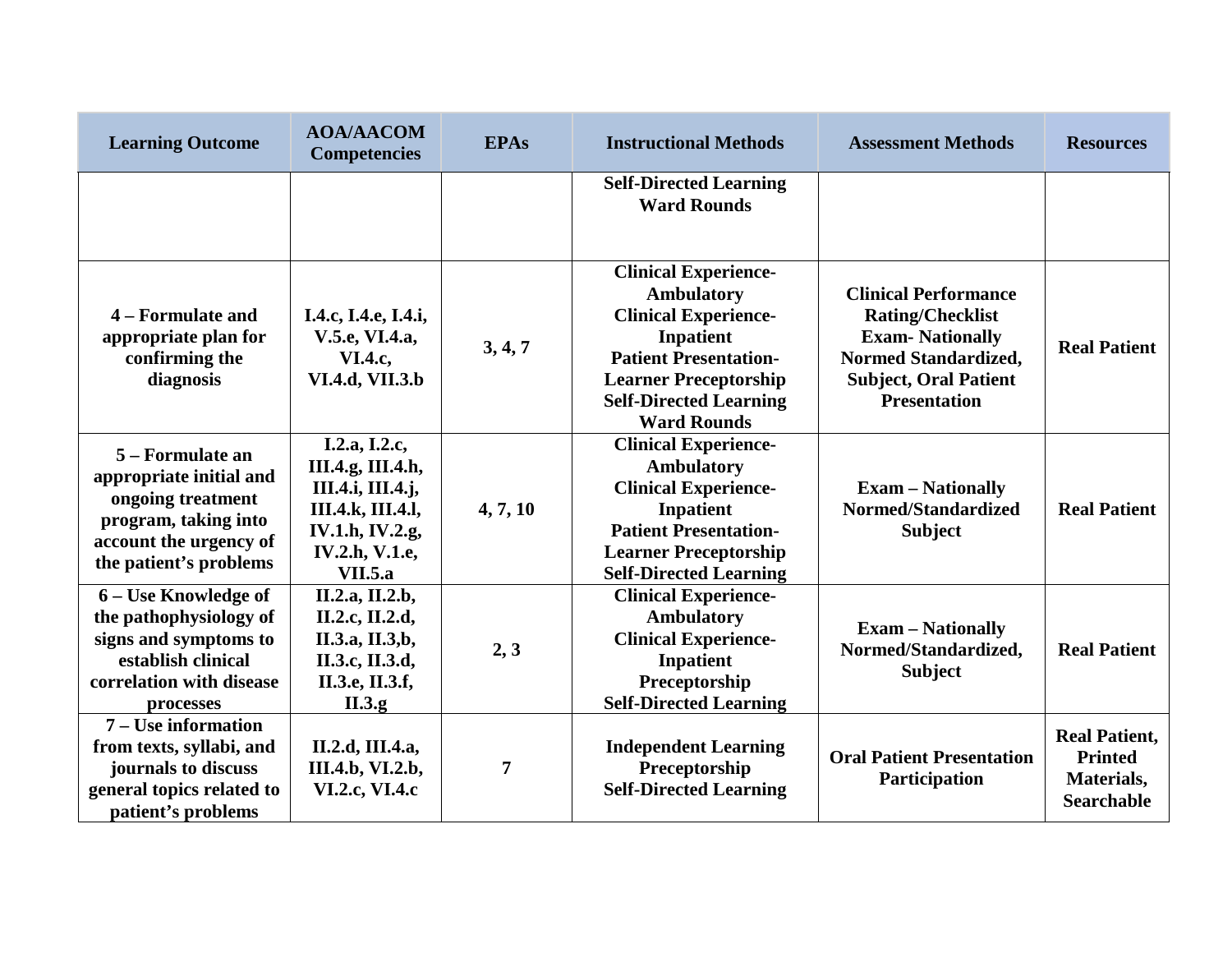| <b>Learning Outcome</b>                                                                                                                                                                                                                                             | <b>AOA/AACOM</b><br><b>Competencies</b>                                                                                                                                             | <b>EPAs</b> | <b>Instructional Methods</b>                                                                                                                                                 | <b>Assessment Methods</b>                                                                                                        | <b>Resources</b>                     |
|---------------------------------------------------------------------------------------------------------------------------------------------------------------------------------------------------------------------------------------------------------------------|-------------------------------------------------------------------------------------------------------------------------------------------------------------------------------------|-------------|------------------------------------------------------------------------------------------------------------------------------------------------------------------------------|----------------------------------------------------------------------------------------------------------------------------------|--------------------------------------|
|                                                                                                                                                                                                                                                                     |                                                                                                                                                                                     |             |                                                                                                                                                                              |                                                                                                                                  | <b>Electronic</b><br><b>Database</b> |
| 8 – Record patient<br>progress in the medical<br>record, and make a<br>verbal report to the<br>health care team in a<br>clear and succinct<br>manner                                                                                                                | II.3.a, III.3.a,<br>III.4.a, III.4.b,<br>III.4.d, III.4.e,<br>III.4.f, III.4.g,<br><b>III.4.i</b>                                                                                   | 5, 6        | <b>Clinical Experience-</b><br><b>Ambulatory</b><br><b>Clinical Experience-</b><br>Inpatient<br><b>Patient Presentation-</b><br><b>Learner Preceptorship</b>                 | <b>Clinical Performance</b><br>Rating/Checklist,<br><b>Oral Presentation</b><br>Participation                                    | <b>Real Patient,</b><br><b>EMR</b>   |
| 9 – Communicate in a<br>respectful, effective,<br>efficient, and<br>educational manner<br>with patients and their<br>families                                                                                                                                       | IV.1.a, IV.1.b,<br>IV.1.c, IV.1.d,<br><b>IV.1.e, IV.1.f,</b><br>IV.1.g, IV.1.h,<br><b>IV.1.i., IV.1.j,</b><br>IV.1.k, IV.1.1,<br><b>IV.1.m, IV.1.n</b>                              | 6, 11       | <b>Clinical Experience -</b><br><b>Ambulatory</b><br><b>Clinical Experience-</b><br>Inpatient<br><b>Patient Presentation-</b><br><b>Learner Preceptorship</b>                | <b>Clinical Performance</b><br><b>Rating/Checklist</b><br><b>Oral Patient Presentation</b>                                       | <b>Real Patient,</b><br><b>EMR</b>   |
| 10 – Order and<br>appropriately interpret<br>the results of commonly<br>used diagnostic<br>procedures. These may<br>include but are not<br>limited to:<br><b>Perform and</b><br>$\bullet$<br>interpret an<br><b>ECG</b><br>Perform<br>$\bullet$<br>venipuncture for | I.1.c, I.6.e,<br>III.1.k, III.3.a,<br>III.3.b., III.3.c,<br>III.3.d, III.3.e,<br>III.3.f, III.3.g,<br>III.3.h, III.3.i,<br>III.3.j, III.3.k,<br>III.3.1, III.4.c,<br><b>III.4.d</b> | 2, 5        | <b>Clinical Experience-</b><br><b>Ambulatory</b><br><b>Clinical Experience -</b><br><b>Inpatient</b><br>Preceptorship<br><b>Self-Directed Learning</b><br><b>Ward Rounds</b> | <b>Clinical Performance</b><br><b>Rating/Checklist</b><br><b>Exam - Nationally</b><br>Normalized/Standardized,<br><b>Subject</b> | <b>Real Patient,</b><br><b>EMR</b>   |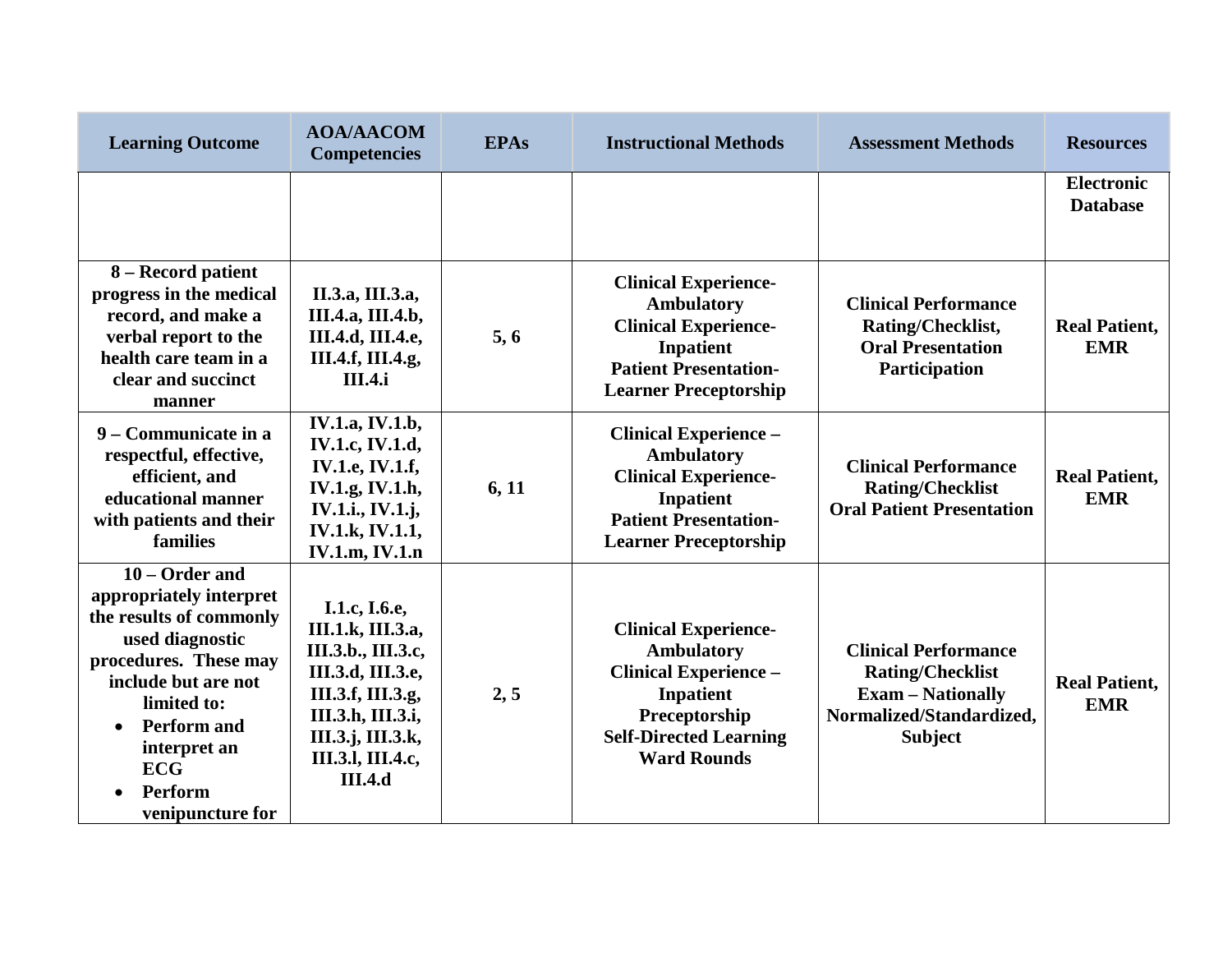| <b>Learning Outcome</b>                                                                                                                                                                                                                                                                                                                                                                                                                                                             | <b>AOA/AACOM</b><br><b>Competencies</b> | <b>EPAs</b> | <b>Instructional Methods</b> | <b>Assessment Methods</b> | <b>Resources</b> |
|-------------------------------------------------------------------------------------------------------------------------------------------------------------------------------------------------------------------------------------------------------------------------------------------------------------------------------------------------------------------------------------------------------------------------------------------------------------------------------------|-----------------------------------------|-------------|------------------------------|---------------------------|------------------|
| blood specimens<br>or intravenous<br>therapy<br>Interpret a<br>$\bullet$<br>complete blood<br>count<br><b>Interpret</b><br>$\bullet$<br>common<br>chemistry<br>measurements<br>(e.g., enzymes,<br>electrolytes),<br><b>Interpret arterial</b><br>$\bullet$<br>blood gas<br>measurements<br><b>Interpret results</b><br>$\bullet$<br>of a urinalysis<br>Interpret chest x-<br>$\bullet$<br>ray findings<br>Do basic<br>$\bullet$<br>interpretation of<br>pulmonary<br>function tests |                                         |             |                              |                           |                  |
|                                                                                                                                                                                                                                                                                                                                                                                                                                                                                     |                                         |             |                              |                           |                  |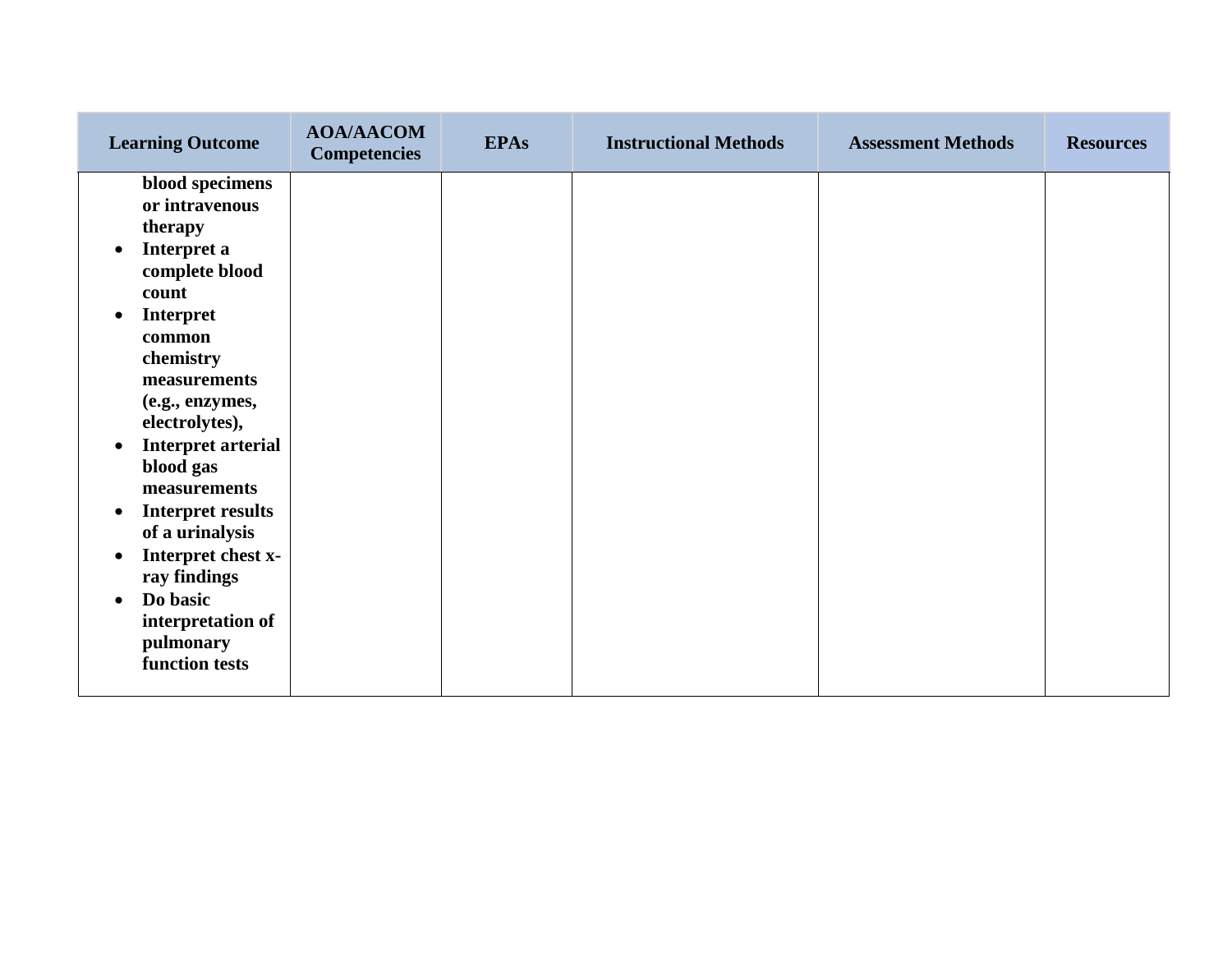# *Content Mapping:*

| <b>Organ System</b>        | Scientific Understanding of Health &<br><b>Disease Mechanisms</b> | <b>Health Care Delivery</b>                                          |
|----------------------------|-------------------------------------------------------------------|----------------------------------------------------------------------|
| Cardiovascular             | Anatomy- normal/abnormal                                          | <b>Biostatistics</b>                                                 |
| Digestive                  | Behavioral Health - normal/abnormal                               | Examination and Recognition (includes neuro<br>musculoskeletal exam) |
| Endocrine                  | Biochemistry - normal/abnormal                                    | Gathering patient information                                        |
| Hematologic                | Cell & Tissue Biology - normal/abnormal                           | Health care system overview                                          |
| Immune                     | Genetics - normal/abnormal                                        | Information management and technology                                |
| Integumentary              | Immunology - normal/abnormal                                      | Medical ethics & medical professionalism                             |
| Lymphatic                  | Microbiology - normal/abnormal                                    | Physician-patient communication                                      |
| Musculoskeletal            | Molecular and Cell Biology - normal/abnormal                      | Population-based care                                                |
| Nervous, including sensory | Neurology = - normal/abnormal                                     | Practice management                                                  |
| Respiratory                | Osteopathic Principles - normal, homeostasis                      | Teamwork & Collaboration                                             |
| Urinary/Excretory          | Osteopathic Principles – somatic and visceral<br>dysfunction      |                                                                      |
|                            | Pathology                                                         |                                                                      |
|                            | Pharmacology - normal/abnormal                                    |                                                                      |
|                            | Physiology - normal/abnormal                                      |                                                                      |
|                            | Psychology - normal/abnormal                                      |                                                                      |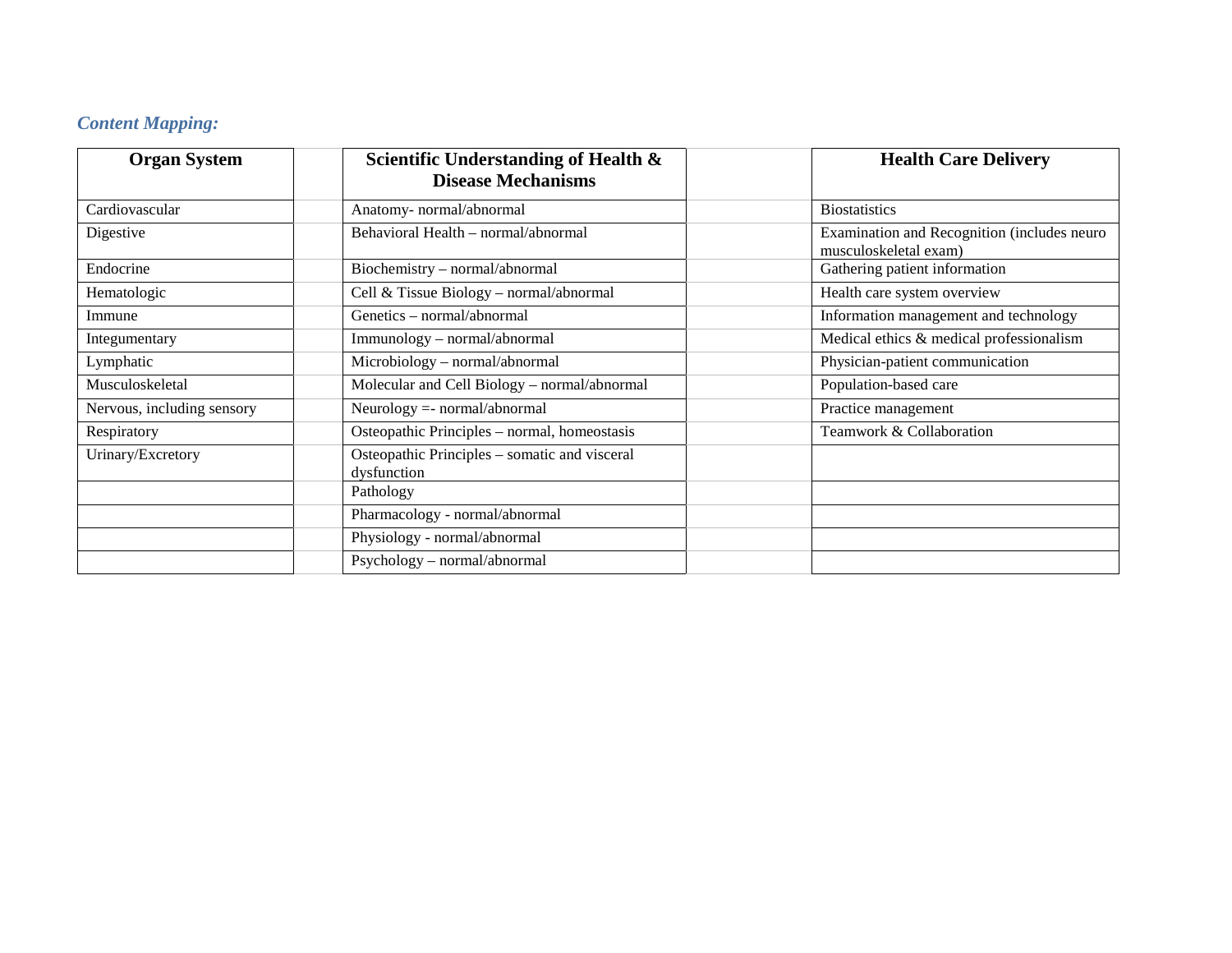*Patient Conditions:* To ensure a comparable and quality experience while on clerkship, rotations may have a list of patient conditions and procedures that students must encounter during the experience. Students document exposure to these conditions and procedures through patient encounter logging (please see case log section below). If a student does not meet the minimum exposure to a condition or procedure, an assignment in the form of a video, module, or reading assignment will be available to the student. Below are the patient conditions for this rotation:

| <b>Patient Condition / Clinical Diagnoses</b> |
|-----------------------------------------------|
| Asthma/Chronic Obstructive Pulmonary Disease* |
| Cardiac/Ischemic Disease*                     |
| Congestive Heart Failure*                     |
| Depression*                                   |
| Diabetes*                                     |
| Gastroenteritis*                              |
| Hepatic Cirrhosis*                            |
| Hypertension*                                 |
| Pneumonia*                                    |
| Renal Failure*                                |
| Substance-related and addictive disorders*    |
| Genitourinary Tract Infection*                |
|                                               |
|                                               |
|                                               |
|                                               |
|                                               |

| <b>Procedure</b> |
|------------------|
| Arterial line    |
| Central line     |
| Lumbar puncture  |
| Paracentesis     |
| Thoracentesis    |

\*Indicates a core, peer-reviewed diagnosis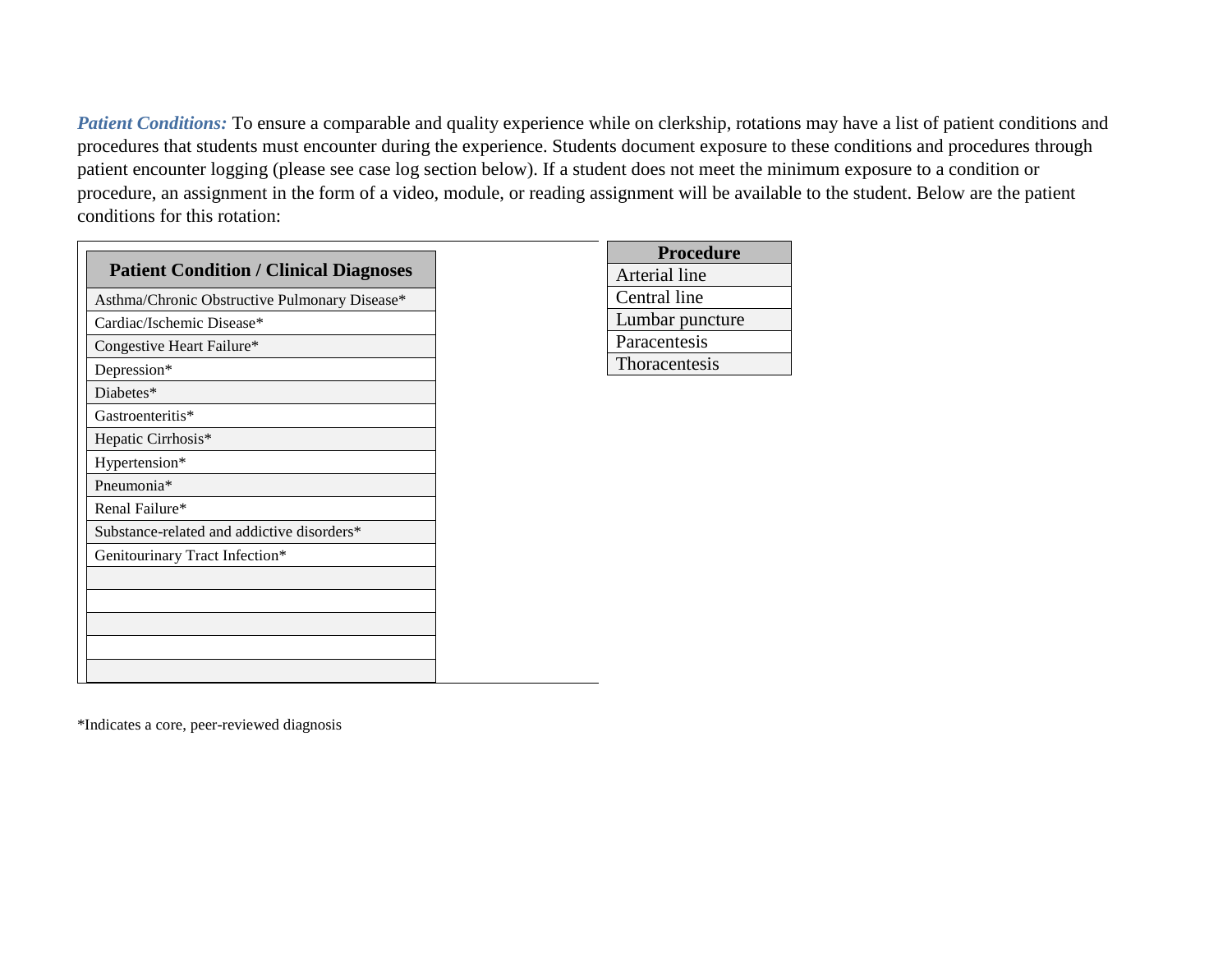### **STUDENT RESPONSIBILITIES**

#### **Formative Assessment**

Students are required to request mid-rotation feedback from their preceptor and implement at least one of the suggested changes. At the conclusion of the rotation, the student will be required to write a short summary of what change they made and how it enhanced their education. This is part of their personal logs and will occur on the site evaluation and is required for passing the rotation. Students who encounter barriers in obtaining their mid-rotation feedback should notify the clerkship director within one week. Students should utilize mobile application technology and entrustable professional activities as their mid-rotation feedback.

### **Case Logs**

One of the mechanisms for monitoring a student's progress, patient load, rotation experience and competency achievement is through the student's case logs.

Students on every clinical rotation are expected to:

- Complete a daily log of all patient encounters
	- o Each patient encounter requires a diagnosis
	- o Students must ensure the accuracy of the data, including the rotation name. Entering logs under the incorrect rotation name, for instance, is considered as being in non-compliance with the case log policy.
- Students are required to log all patient encounters. If a student is on a low volume rotation, which is defined as less than 15 encounters per week, their clerkship coordinator should be notified by the halfway point of the rotation.
- Students must log non-clinical activities such as residency interviews, board exams, research, didactic activities and absences.
- If internet access is limited, such as while on an international rotation, paper logs, containing the same information as the electronic logs, must be submitted within 7 days of the end of the rotation. Logs may be submitted either in person or scanned and provided via email.
	- Prompt entry of patient encounters is required. Entries must be entered within seven days of the encounter.
- Students not in compliance with the case log policy for the first time, will be sent a letter for that incident of non-compliance. The student is to reply to this letter, including an attestation that the student has reviewed the case log policy in the syllabus, as well a summary of any unlogged activity, within a week from the date of the warning letter. This should be sent to their coordinator and the director of Undergraduate Clinical Affairs. There will be no impact on the student's grade as long as the reply is sent within the allotted time. The second incident of non-compliance, (as tracked in E\*Value and by the clerkship coordinator) will result in a referral to the clerkship director for discussion of professional concerns. In addition, students not in compliance with the case log policy may not be eligible for high pass or honors for that rotation. Additional episodes of noncompliance will result in a referral to the COM Academic Progress Committee, may affect the clerkship grade and may be noted on the student's MSPE.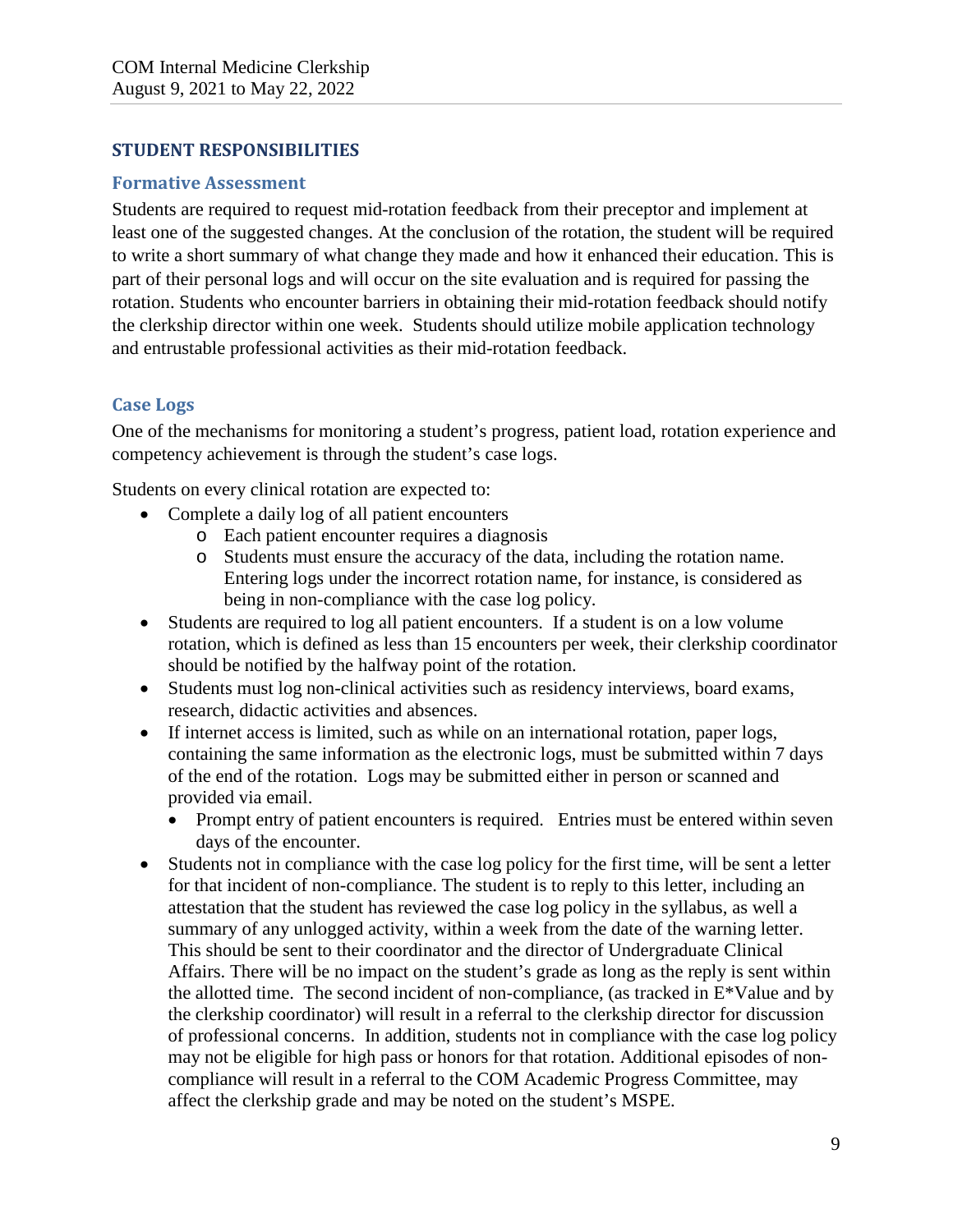Students that have technical difficulties submitting logs may contact the Help Desk at 515-271-1522 for assistance. Students must also notify their clerkship coordinator of logging difficulties.

No

### **Site and Preceptor Evaluation**

Students are required to complete the site evaluation by the Monday morning after the rotation ends.

### **Ensuring Accurate Site, Rotation, and Preceptor**

Students are required to ensure that site, rotation, and preceptor information is correct in the clerkship management system. Rotation labels and attending physicians cannot be changed once any evaluation has been completed for the clerkship. If the student does not know who will be the attending physician for the clerkship, he or she will must provide attending information as soon as possible after the rotation begins. If the student does not provide attending information to the Office of Clinical Affairs by 1700 CST on the Friday before the last week of the clerkship, no credit will be given for the clerkship. If the student's preceptor does not ultimately meet DMU's preceptor credentialing criteria, the student will not get credit for the clerkship.

### **READING ASSIGNMENTS**

### **Core Diseases and Topics**

The Department of Family & Internal Medicine recommends the student review the below listed core diseases and topics in the resources noted below.

### **1. CARDIOVASCULAR**

- a) Ischemic heart disease
- b) Congestive heart failure
- c) Hyperlipidemia
- d) Common cardiac arrhythmias

### **2. ENDOCRINOLOGY**

- a) Diabetes mellitus
- b) Thyroid disease

#### **3. GASTROENTEROLOGY**

- a) Gastrointestinal bleeding
- b) Hepatobiliary and pancreatic disease

#### **4. HEMATOLOGY/ONCOLOGY**

a) Common cancers

#### **5. INFECTIOUS DISEASE**

a) HIV infection and complications

#### **6. NEPHROLOGY**

- a) Acute renal failure
- b) Acid-base disorders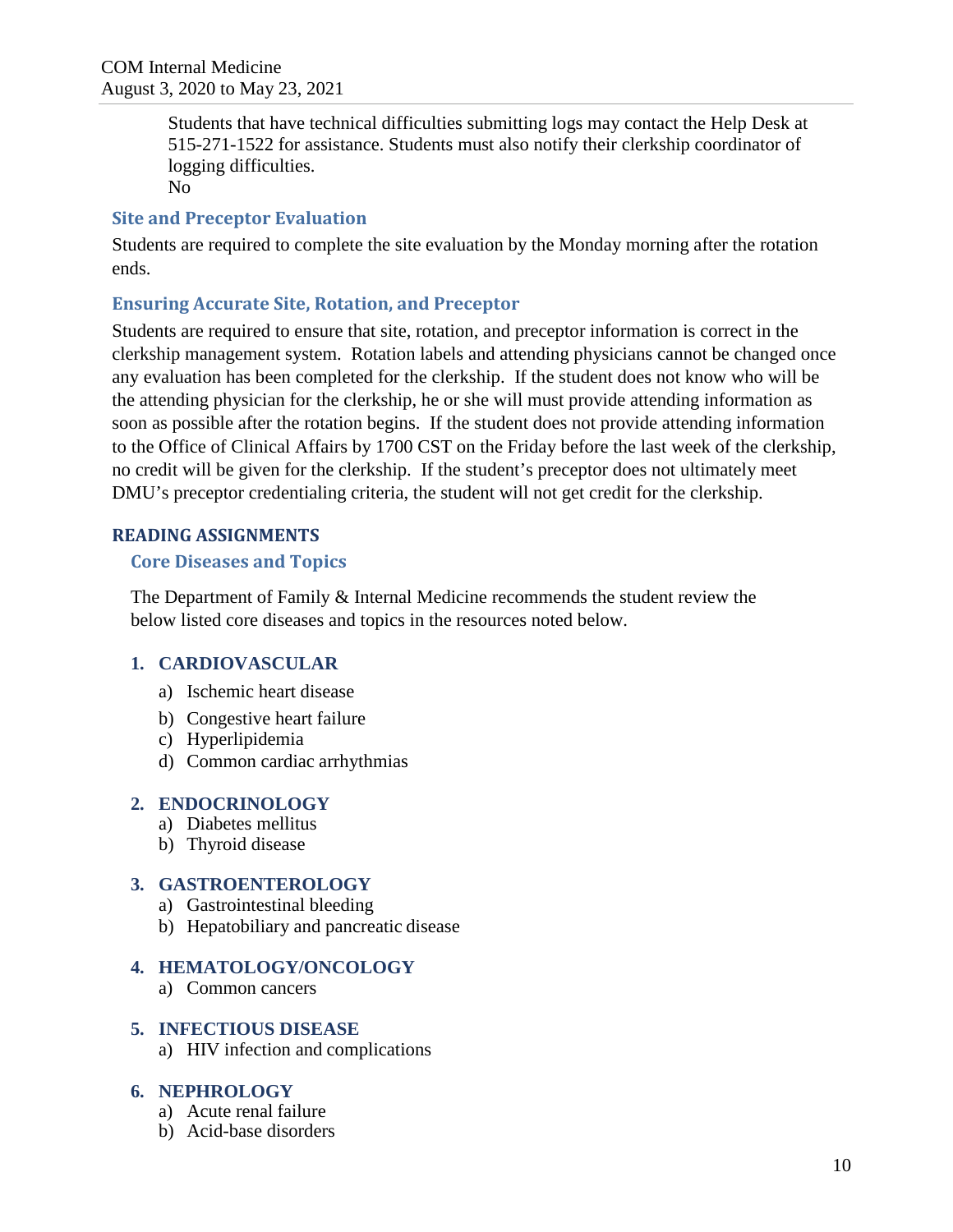- c) Fluid and electrolyte disorders
- d) Hypertension

#### **7. NEUROLOGY**

- a) Approach to altered mental state
- b) Stroke

#### **8. PULMONARY MEDICINE**

- a) Pneumonia
- b) COPD and asthma
- c) Venous thromboembolism

#### **9. RHEUMATOLOGY**

a) Common musculoskeletal complaints

#### **10. GENERAL INTERNAL MEDICINE**

a) Women's health

#### **CORE PRESENTATIONS**

The Department of Medicine recommends the student review the below listed core presentations in the *Harrison's-Principles of Internal Medicine, 20th Ed*., or *Goldman-Cecil Medicine, 25th Ed.*

- **ABDOMINAL PAIN**
- **ANEMIA**
- **CHEST PAIN**
- **COUGH**
- **DEPRESSION**
- **DYSPNEA**
- **DYSURIA**
- **JOINT AND MUSCLE PAIN**
- **LOW BACK PAIN**

#### **RESOURCES REQUIRED FOR LEARNING**

**Required Textbooks and eResources (all available through Pulselibrary)**

- *Washington Manual of Medical Therapeutics*, Crees, Z., Lippincott Williams & Wilkens, 36<sup>th</sup> Edition, 2020 (available at <https://clerkship.lwwhealthlibrary.com/book.aspx?bookid=2663&rotationId=0>
- *Pocket Medicine: the Massachusetts General Hospital Handbook of Internal Medicine*, Sabatine, M., Lippincott Williams & Wilkens, 7th Edition, 2020 (hard copy available at library)
- Goldman-Cecil Medicine, 26th edition by Gravino, Lee, Elsevier, Inc. 2020 eBook through library at [https://www.clinicalkey.com/#!/browse/book/3-s2.0-](https://www.clinicalkey.com/#!/browse/book/3-s2.0-C20161036684) [C20161036684](https://www.clinicalkey.com/#!/browse/book/3-s2.0-C20161036684)
- *Harrison's Principles of Internal Medicine 20e*, Jameson, Fauci, Kasper, Hauser, Longo, McGraw Hill Education, 2018- eBook through library at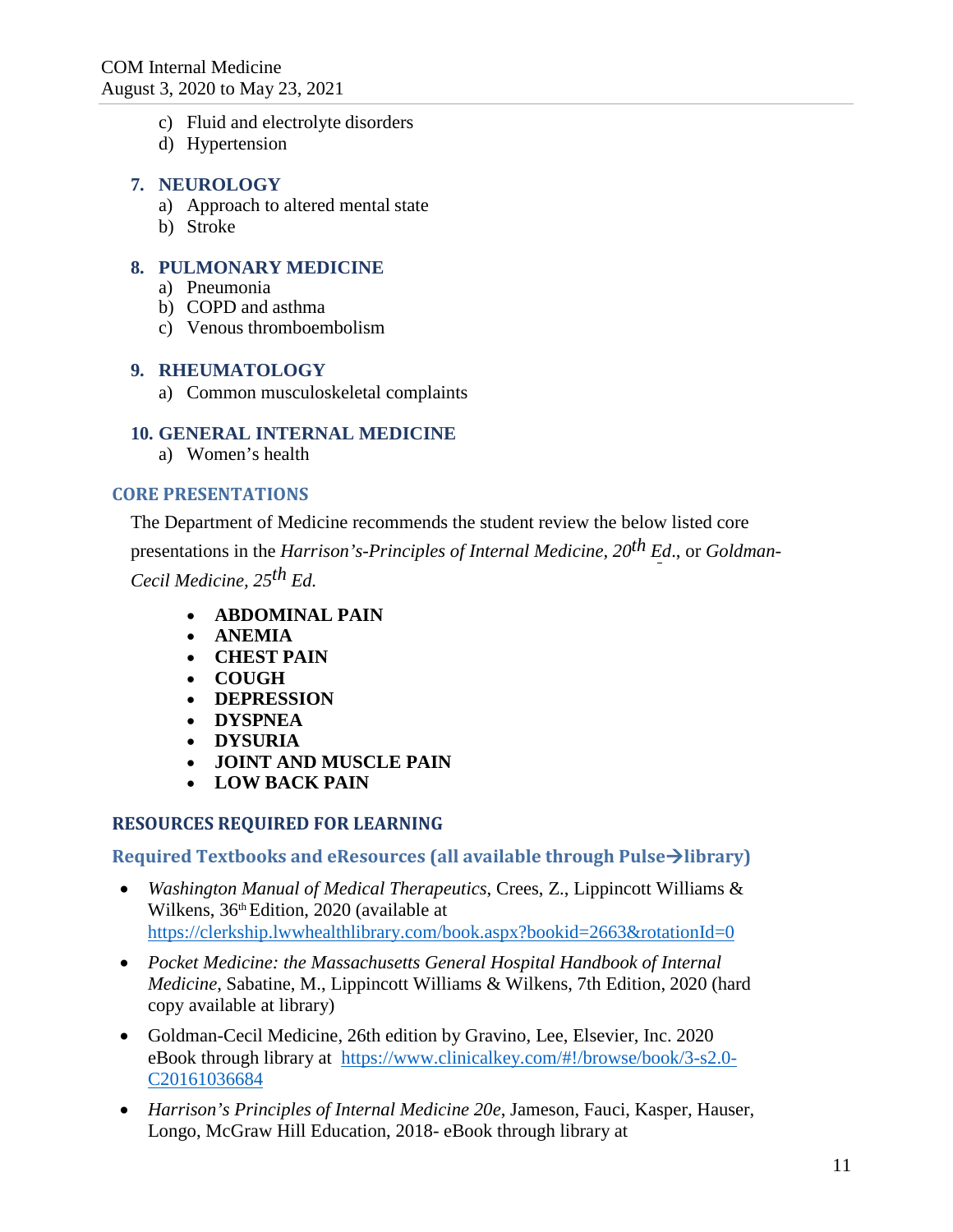<https://accessmedicine.mhmedical.com/Book.aspx?bookid=2129>

### **Recommended Textbooks/eResources**

- Current Medical Diagnosis and Treatment 2021 eBook through library at <https://accessmedicine.mhmedical.com/book.aspx?bookID=2957>
- *eJournals - Full Text Finder* **-** Database provides link and coverage information to every ejournal the Library licenses.
- [Cochrane Library for Evidence-Based Medicine](https://www.cochranelibrary.com/)**-** available through library at [https://dmu.idm.oclc.org/login?url=http://www.cochranelibrary.com.](https://dmu.idm.oclc.org/login?url=http://www.cochranelibrary.com) The Cochrane Library contains high- quality, independent evidence to inform healthcare decision-making.
- [UpToDate](https://dmu.idm.oclc.org/)<sup>®</sup>- An evidence-based knowledge system authored by physicians to help clinicians make the right decisions at the point of care. All UpToDate content is written and edited by a global community of 4,800 physicians, world-renowned experts in their specialties.
- Primer to the Internal Medicine Clerkship, 2<sup>nd</sup> Edition (accessed 10/28/2020 at [https://www.im.org/resources/publications\)](https://www.im.org/resources/publications). This is a downloadable document developed by Clerkship Directors in Internal Medicine and addresses subjects such as obtaining H&Ps, building differentials, working with outpatient preceptors and professionalism.
- Internal Medicine Clerkship Guide, 3e, by Douglas S. Paauw. Not available electronically, but hard copy available in DMU library. Section 1, pp. 3-54 in Paauw's guide provides a very helpful review of day-to-day inpatient and outpatient skills, communications, and ethics. Practical skills include how to read EKGs, abdominal and chest films; perform basic procedures and body fluid analysis and the use of antibiotics.
- [The COMAT-Internal Medicine Assessment Objectives, Blueprint, and Practice](https://www.nbome.org/exams-assessments/comat/clinical-subjects/comat-internal-medicine/) [Examination.](https://www.nbome.org/exams-assessments/comat/clinical-subjects/comat-internal-medicine/) The section S**elected Specific Objectives for COMAT-Internal Medicine**  lists areas that may be tested in COMAT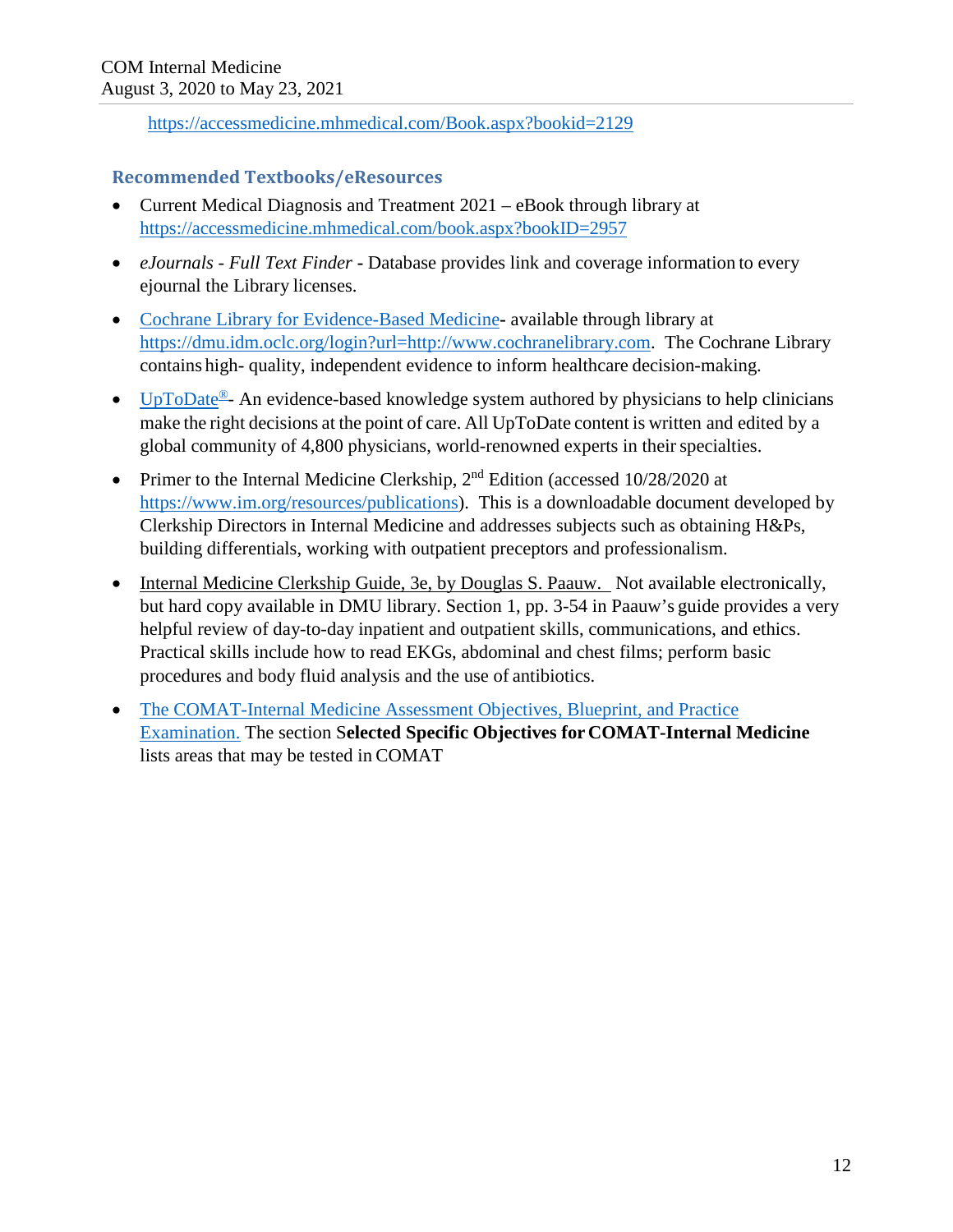# **COM Clerkship Syllabus Addendum**

### **COURSE POLICIES**

### **ATTENDANCE**

The educational hours will be determined by the preceptor and must be in accordance with ACGME work hour guidelines. Educational time/hours include clinical time and required didactic activities. Maximum educational time on a 4-week rotation is 320 hours, or 80 hours per week averaged over 4 weeks. Students are expected to be on rotation at least 5 days per week. If a student is scheduled by the preceptor for less than 144 hours of educational time on a 4-week rotation, the student may learn from another preceptor, which preferably would be a physician but may also be a physician assistant, nurse practitioner, certified nurse anesthetist, radiology technician. If no other preceptors are available, the student must notify their clerkship coordinator as soon as possible to arrange for more clinical time elsewhere or a make-up assignment. Students are to be on rotation no more than 6 consecutive days. Students are not to do a shift longer than 28 hours in length, which would be a 24 hour shift plus 4 hours for handing off care and must have at least 8 hours between shifts.

The link to the ACGME Common Program Requirements, which addresses duty hours, is [https://www.acgme.org/Portals/0/PFAssets/ProgramRequirements/CPRResidency2019.pdf.](https://www.acgme.org/Portals/0/PFAssets/ProgramRequirements/CPRResidency2019.pdf)

#### **ABSENCE POLICY**

*Absences:* Students may miss rotation time for several reasons, which may include illness, residency interviews, and educational conferences/absences. Regardless of the reason for the absence, the following procedure applies.

For excused absences, students are allowed to miss a maximum of two days during a two-week rotation and four days during a four-week rotation. No more than two days will be approved for a single event or activity and students are not to miss more than two days in a single week. Planned absences requested over the first two days of the rotation will not be approved.

Students missing any time on their rotation must notify the following individuals as soon as possible:

- clinical site and preceptor
- site coordinator, and
- DMU clerkship coordinator.

If the absence is greater than two days and because of illness, students are required to provide their clerkship coordinator with a physician's note. Notes from preceptors will not be accepted. The note must address the following:

- Documentation of the illness
- Documentation of the resolution of illness and release of the student back to duty.

*Unexcused Absences:* Absences are considered unexcused if the student fails to communicate their absence with the preceptor, site contact, and DMU clerkship coordinator or if an absence is not approved by Des Moines University. Unexcused absences will be tracked over the course of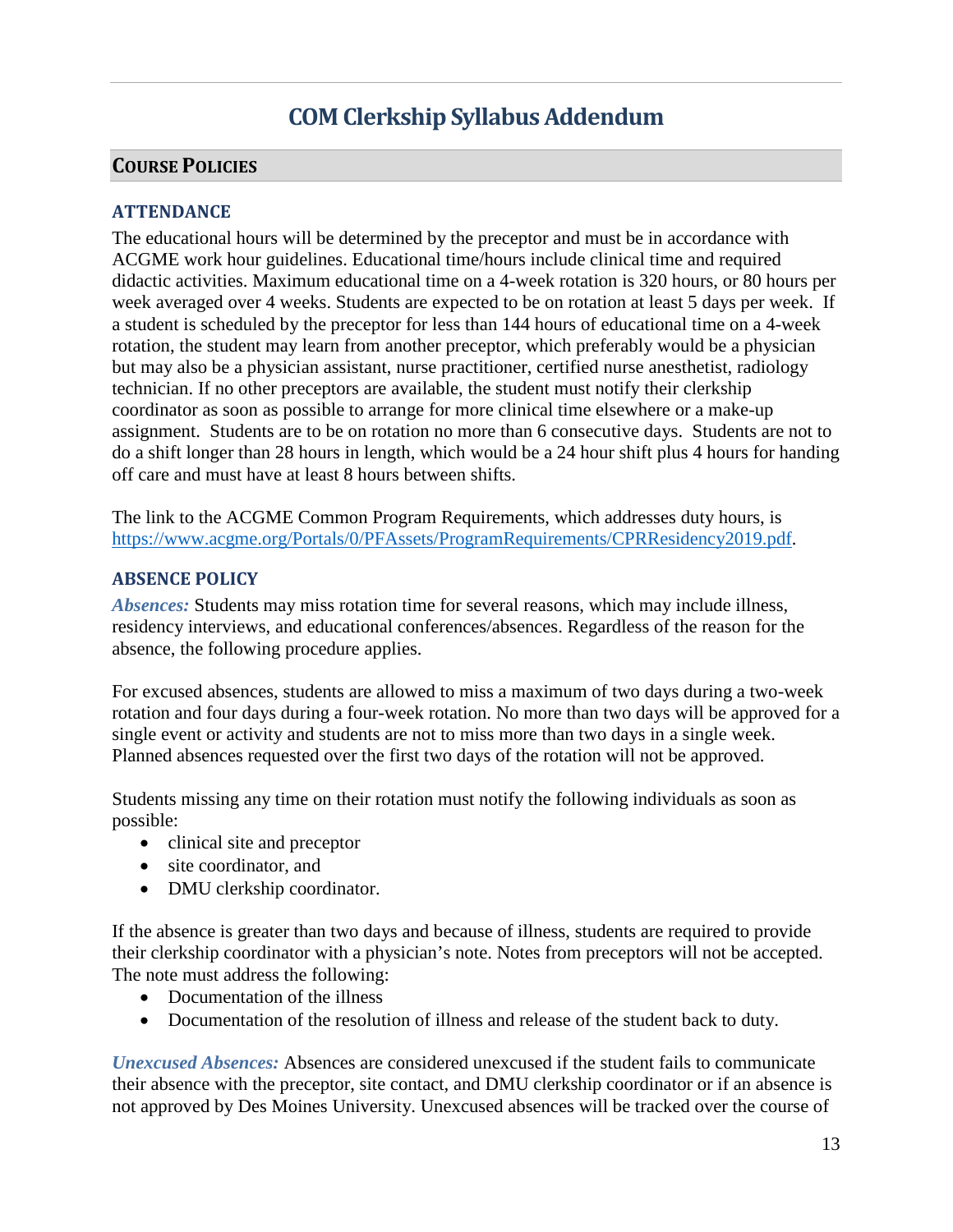the clinical years. For the first unexcused absence, a student will receive a letter of warning. For the second unexcused absence, the student will receive a letter of warning and be referred to the Academic Progress Committee. If the student has a third unexcused absence during their clinical training, it will result in rotation failure.

*Absences for Residency Interviews and Board Exams:* Students may be absent from clinical rotations for board exams and residency interviews. The following guidelines apply for these specific circumstances:

- Students are encouraged to give as much notice to their clinical site and clerkship coordinator as possible when scheduling residency interviews. Des Moines University requests at least 14 days' notice when scheduling residency interviews. Exceptions can be made if a student is offered a last-minute interview spot, pending the approval of the clinical site.
- Exceptions may be made for maximum number of days missed from rotation to accommodate residency interviews. This is on a case-by-case basis and factors taken into account include:
	- o Total number of planned absences already scheduled during the rotation
	- o Number of days already planned to be missed during the same week as the pending request
	- o Days already missed from the rotation due to illness
	- o Structure of the rotation such as hours scheduled and ability to make up the clinical time
	- o Site specific policies regarding the maximum number of missed days allowed during the rotation
- All residency interview absences must be approved by the clinical site. Sites frequently have their own policies for maximum number of days missed from a rotation and minimum notice required for absences. In the case where a site's policy is more restrictive than the Des Moines University policy, Des Moines University will honor the site's policy.
- If missing a significant amount of time from a rotation for residency interviews, a student may be required to use time off in order to accommodate the time away from rotations.
- Board exam days are credited as clinical time, but travel days to the board exams are considered days off from rotations.

*Conference Absences:* Students are encouraged to engage in non-clinical learning opportunities while on clinical rotations. For this reason, all students are allowed one educational absence, up to two days, each academic year. The following provides guidance for students to receive permission and credit for these activities. Each student can be approved for up to one conference absence per academic year. Some examples of educational activities include:

- OMM-related education activities for OMM Fellows, as approved by the OMM Department Chair
- Participation in national or state osteopathic, medical, or student boards/committees (e.g. AOA, ACOEP, ACOFP, COSGP, UAAO, AMSA, IOMA, etc.)
- Other educational activities as preapproved by the clinical site and Associate Dean for Clinical Affairs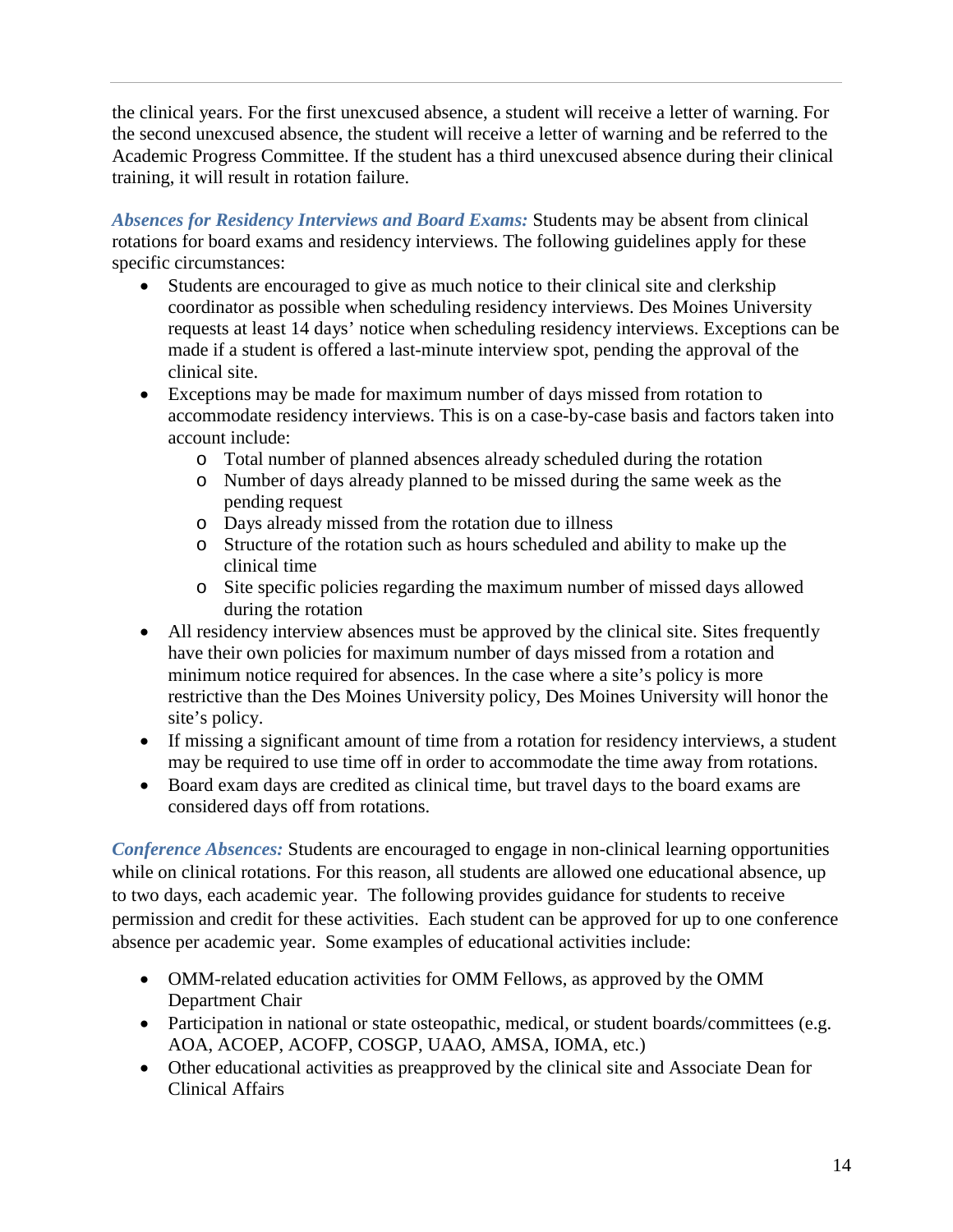- Attend a medical conference for networking with residencies
- Master's courses required for dual degree students

Additional items to consider when requesting an educational absence follow:

- All educational absences are subject to the approval of the clinical preceptor, rotation site, and Office of Clinical Affairs
- In addition to the approval process outlined above, any educational absence that will be greater than two days will require any days greater than two days missed to be made up. Make up for educational absences must be clinical time outside time already scheduled on the rotation.
- When requesting the educational absence of greater than two days, the student should outline a plan for making up time otherwise the request may be sent back to the student or denied. If the time greater than two days missed cannot be made up with clinical experience, the request will be denied.
- The student may work with his or her preceptor, clerkship coordinator, Director of Undergraduate and Graduate Development, or Associate Dean for Clinical Affairs if needing assistance in creating a make-up plan.
- All requests should be submitted via Special Circumstance and at least 30 days prior to the date of the requested time off. Failure to adhere to this 30-day policy may result in denial of the request.
- As with all absences, all educational absences must be logged.
- Approval for an educational absence is subject to the student's overall academic and professional record.
- Travel to and from any activity is not considered clinical education time and will be included in the student's case log.
- Students are responsible for travel and conference expenses.
- Any student absent from clinical rotations for an educational absence without seeking prior approval is in violation of this policy and may be subject to disciplinary action.

*Leaves of Absence:* Any extended absence, including those due to illness or family emergencies, may require the student to take a voluntary leave of absence (LOA). The student would have an opportunity to make up missed clerkship time at a later date. An LOA may delay the student's rotation schedule and subsequent advancement to the next academic year, graduation and/or match and residency.

*Make-up Policy:* Students will be required to make up excused missed rotation time if they miss more than two shifts in a week or the maximum missed time allowed for rotations as outlined under the "Attendance" heading. Students may make-up missed time by doing one of the following:

- Participate in clinical activity at the site on a weekend. This is the preferred make-up activity and will be the expected make-up plan if the site has weekend or extended weekday hours.
- If the rotation is at a site without weekend hours, the missed rotation time may be made up in the form of an assignment which may include:
	- o Online modules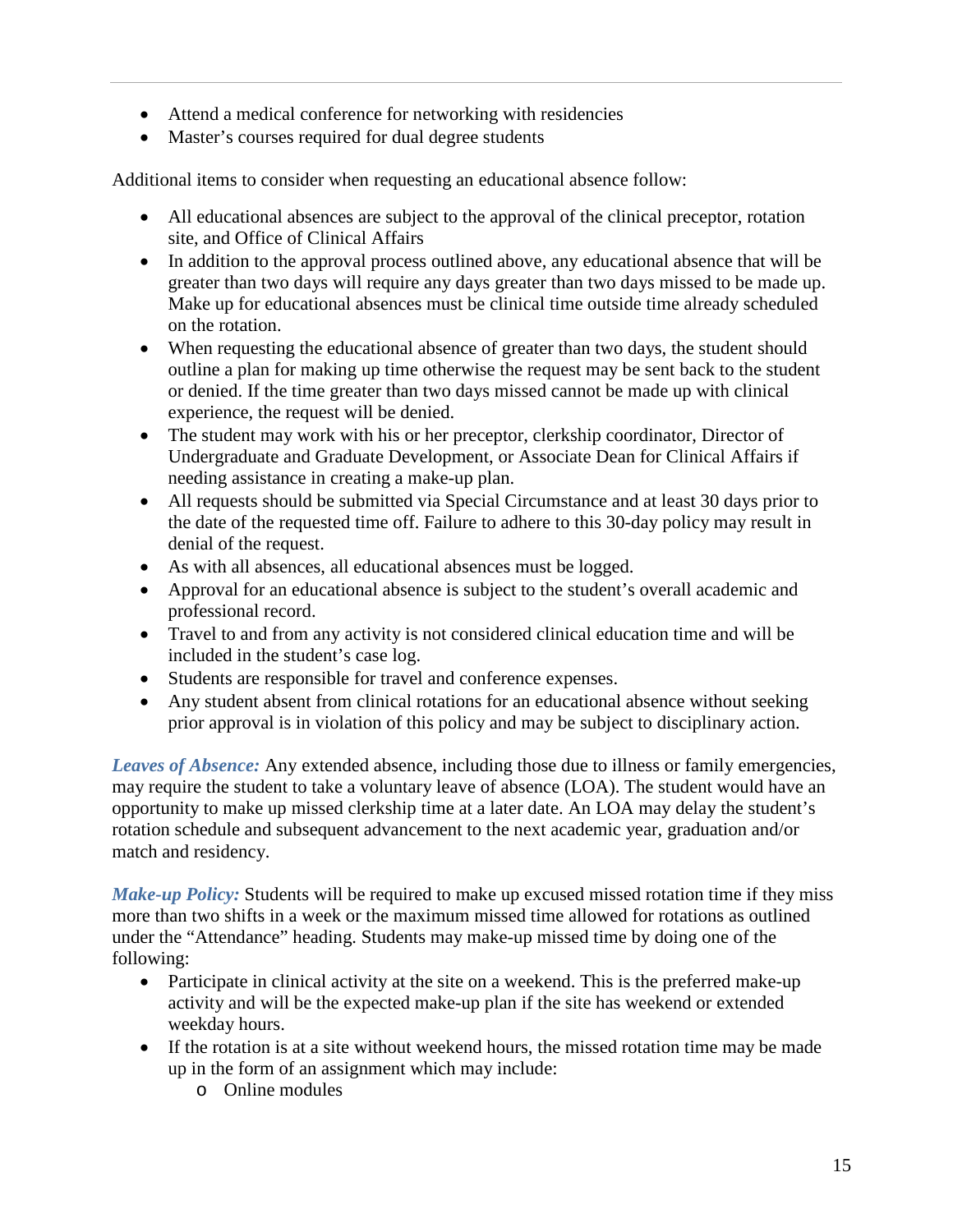- o Reading assignment
- o Research or practice improvement project
- o Reflection paper

The student's preceptor may be consulted when determining the requirements of the assignment. When notifying their clerkship coordinator of the missed time, the student should include a plan for making up time missed greater than two days. The student may work with his or her preceptor, clerkship coordinator, Director of Undergraduate and Graduate Development, or Associate Dean for Clinical Affairs if needing assistance in creating a make-up plan. Students who do not make up missed rotation time may delay their progression to the next academic year, graduation and/or match eligibility.

Didactic sessions missed will be made up as decided by the clerkship director on a case-by-case basis. Post rotation exam make-up is discussed in the Post Rotation Exam Policy section.

*Holiday Policy:* Students are expected to be on rotation on holidays unless the facility is closed and/or they are told not to attend by their preceptor or site contact. As with all absences from rotation, regardless of reason, holiday absences must be logged in the case logs.

*Inclement Weather Policy:* Students will likely encounter inclement weather during their clinical years. If a student has been notified by the site that s/he is not expected on rotation due to inclement weather, the student should select a reading topic to do from home. If a student feels that his or her safety is at risk if traveling to rotation in inclement weather, he or she must notify the site, preceptor, and DMU clerkship coordinator immediately of the decision to be at home and, in addition, notify his or her coordinator of the topic they will study from home. As with all absences from rotation, regardless of reason, inclement weather absences must be logged in the case logs.

## **EVALUATION**

### **Examinations and Other Summative Assessment Methods:**

A clinical evaluation form must be completed by the attending physician and submitted to the Office of Clinical Affairs at the completion of each clinical rotation in order for a grade to be assigned. For rotations where the student works with residents, a resident may complete the clinical evaluation form, but it must be co-signed by the attending physician. Only one evaluation form will be accepted for each rotation. In order to receive a passing grade in a core rotation that requires a post rotation exam, a student must pass both components: the clinical evaluation and the post rotation exam.

The post rotation exam acts as the other summative assessment for the rotation. The current method of assessment of clinical subject knowledge is via a COMAT as designed and administered by the National Board of Osteopathic Medical Examiners (NBOME)

### **Grading:**

For the core clinical clerkships of family medicine, general internal medicine, psychiatry, general pediatrics, general surgery, obstetrics/gynecology, and emergency medicine, the following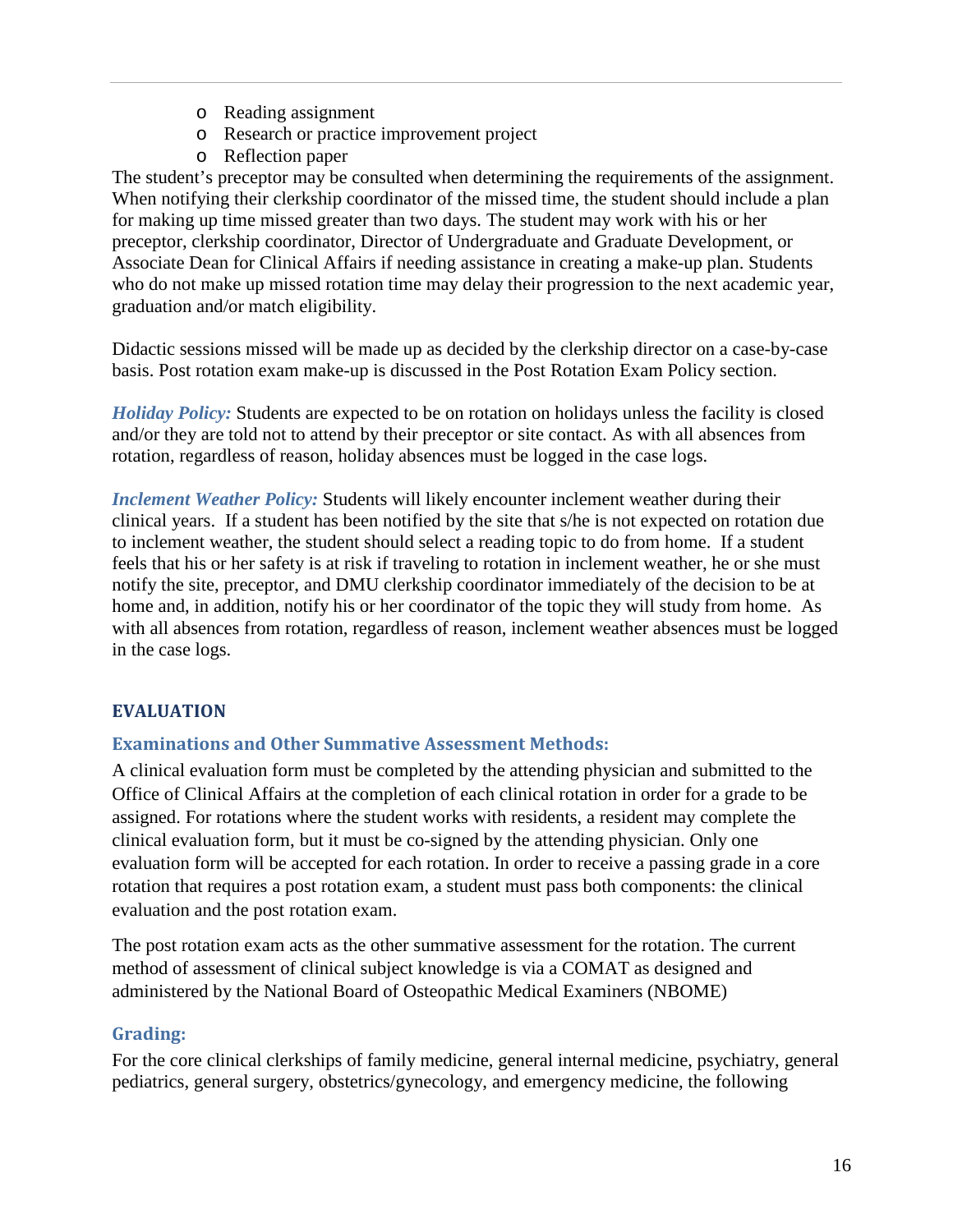grades are possible: Honors, High Pass, Pass, and Fail. All other rotations, both elective and required, are pass/fail.

If the student receives three or more "below expectations" ratings on a single preceptor evaluation, the student will be issued an academic warning letter and should set up time to speak with the clerkship director or their delegate to review mid-rotation preceptor feedback, their written response to the feedback and to further refine an action plan for improving performance. If a student receives three or more "below expectations" on a single preceptor evaluation a second time, the student will be required to meet with the Associate Dean for Clinical Affairs to discuss the student's areas for improvement and review specific goals and timeframes for improving performance. The student may also be referred to the Academic Progress Committee for poor performance.

*Core Clinical Clerkships:* Grading for the core clinical clerkships are determined by the preceptor evaluation and post rotation examination scores. Both components must be passed for the student to receive a passing grade. Core clinical clerkships are the required third year family medicine, general internal medicine, obstetrics and gynecology, psychiatry, general surgery, and general pediatrics. The required emergency medicine, which can be completed in either the OMSIII or OMSIV year, is also considered a core clinical clerkship. These are the only rotations where a "Honors" or "High Pass" grade is possible. Criteria for Honors and High Pass are below.

| <b>Score Ranges</b>                                                                                                                                                                  | Grade                  |
|--------------------------------------------------------------------------------------------------------------------------------------------------------------------------------------|------------------------|
| Average rating in both the BMD and PED of $\geq 4.6$<br>AND a COMAT score of $\geq 105$                                                                                              | $Honors*$              |
| Average rating in both the BMD and PED of $\geq 4.6$<br>AND a COMAT score of $\geq$ 95 OR<br>Average rating in both the BMD and PED of $\geq 4.0$<br>AND a COMAT score of $\geq 105$ | High Pass <sup>*</sup> |

BMD: Biomedical Domain on the clinical evaluation

PED: Professionalism and Ethics Domain on the clinical evaluation

\*To earn an Honors or High Pass grade in a clerkship, a student must not have any unauthorized absences during the clerkship and must not have failed the COMAT on initial attempt. The student should also be in compliance with the case log policy referenced above.

*Clerkship Failure:* A failing grade will be issued to any student who receives one of the following during a single rotation:

- 1. Three confirmed unexcused rotation absences.
- 2. Failing score on the second attempt of the end of rotation exam.
- 3. One or more "unacceptable" ratings on any single preceptor evaluation form.
- 4. Four or more "below expectations" ratings on any single preceptor evaluation form AND a failure to document mid-rotation feedback and the plan to improve their performance an arrange for a meeting with the clerkship director regarding that plan.
- 5. Failure to complete required assignments by the deadline set by the Clerkship Director.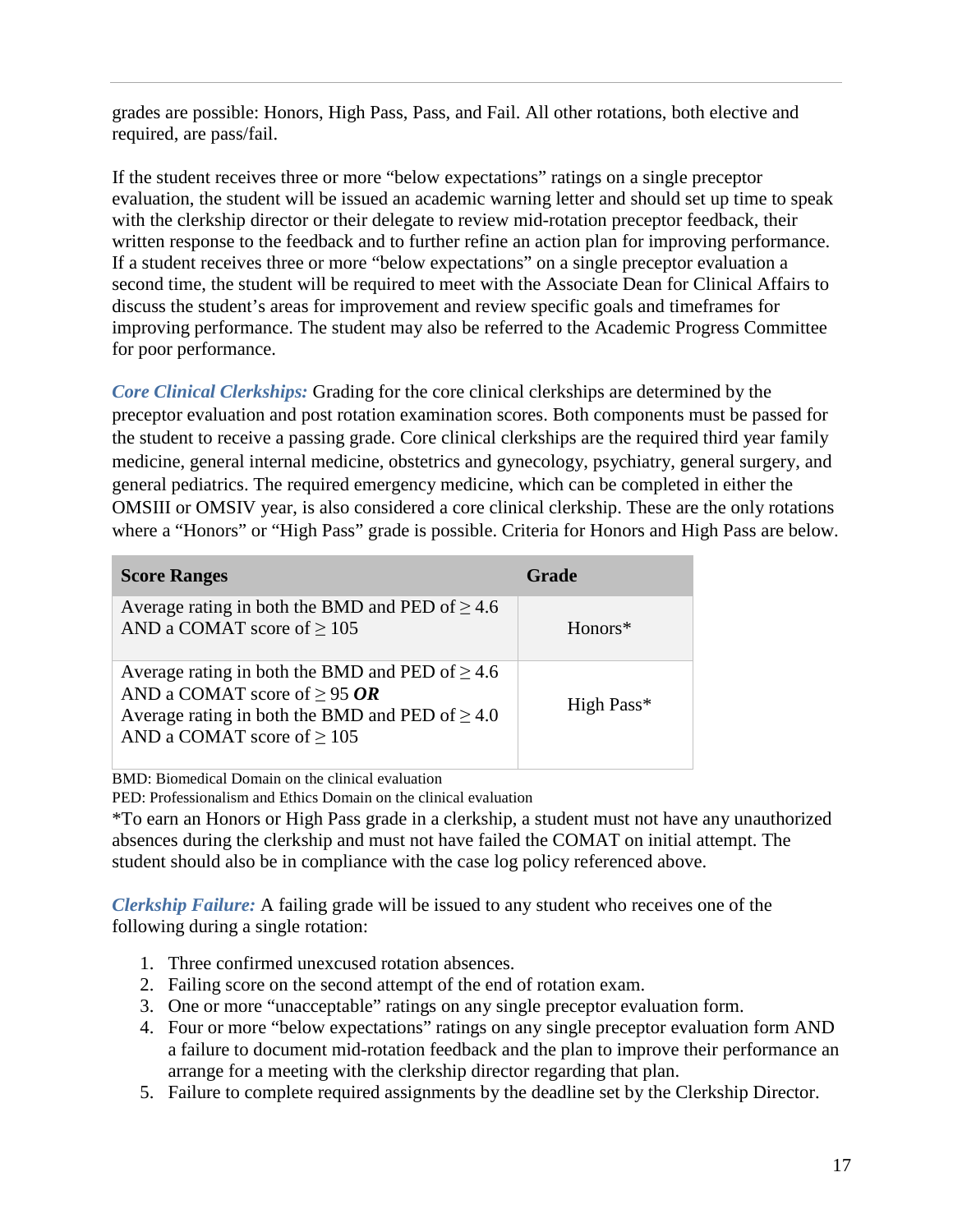6. Failure to complete the student of site evaluation within 14 calendar days after the rotation ends.

*Post Rotation Exam Policy:* The following policy applies to all students on their third-year core required rotations which include: Family Medicine, General Internal Medicine, General Pediatrics, General Surgery, OB/GYN and Psychiatry. This policy also pertains to students on their 3rd or 4th year Emergency Medicine or OMM rotations.

- 1. All students are required to take a post rotation examination after each core rotation. The Family Medicine post rotation exam is to be taken after the  $1<sup>st</sup>$  four-week required Family Medicine rotation. The post rotation exam must be taken on the last Thursday or Friday of the clinical rotation.
	- Emergency Medicine, Family Medicine, General Surgery, Internal Medicine, OB/GYN, Pediatrics and Psychiatry examinations will be completed through the NBOME – COMAT website. The minimum passing score is 80.
	- OMM examinations will be completed through the learning management system. The minimum passing score is 70.
	- Any student on a clerkship with a required post rotation exam will receive an email from the department's academic assistant mid-way into the rotation to arrange the exam. If a student has not received information on the exam, the student is required to contact the appropriate academic assistant by Tuesday morning of the 3<sup>rd</sup> week of the rotation to ensure that all students are enrolled for the exam.
	- All exams must be monitored by a DMU-approved proctor.
	- No food, drinks, books, notes, PDAs, i-Touches, cell phones, or other electronic devices are allowed during the exam.
	- If students take an end-of-rotation exam on Thursday or Friday morning, they are expected to report to their clerkship following the exam.
	- Accommodations granted to students by DMU will be honored in the post rotation exam.
- 2. Extensions for completing these examinations may be authorized due to illness or emergencies. To be considered for an extension, the student must:
	- Contact the department academic assistant via phone or email as soon as the student realizes that an extension is required.
	- Explain the circumstances regarding the situation, and why it will not be possible to complete the examination within the specified period of time.
	- Granting of extensions will be approved on a case-by-case basis. The clerkship director will make the final decision as to whether or not an extension is granted.
	- If granted an extension, students are expected to take the end of rotation exam by the deadline set by the Clerkship Director or the exam attempt will be recorded as score of 0.
- 3. Post Rotation Exam Failure:
	- Students who fail their post rotation exam will not be eligible for Honors or High Pass for that rotation.
	- Students must contact the department's academic assistant within 48 hours of being notified of an examination failure to arrange a retake of the examination.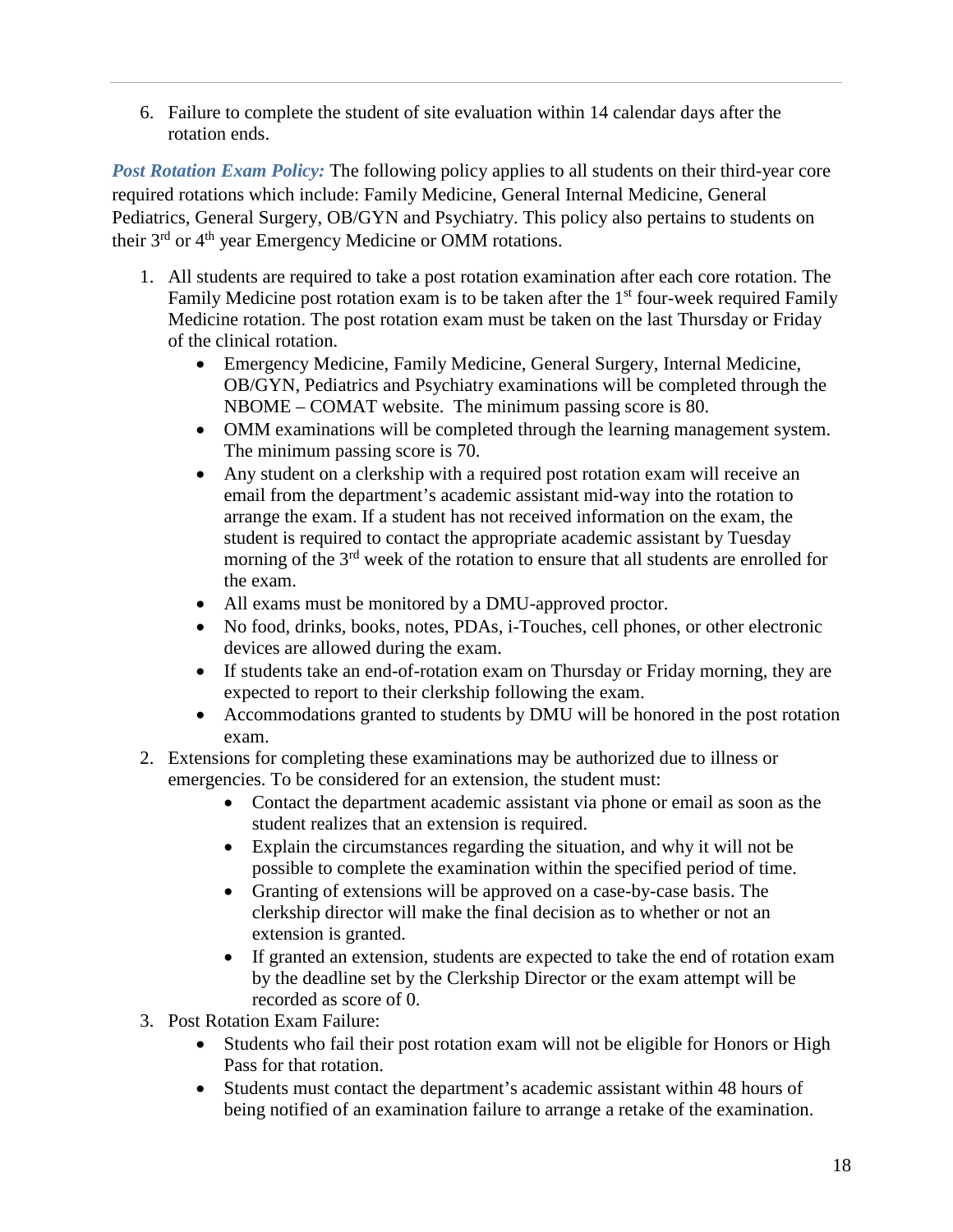- o The post rotation examination must be retaken within 14 calendar days of the notification of the initial exam failure. If a student does not retake the post rotation exam within 14 calendar days of the notification of initial exam failure, the posted score for the second attempt will be recorded as a 0 and the student fails the clerkship.
- o If the student achieves a score of 80 or higher on the retake, the minimum passing score of 80 will be reported to Clinical Affairs.
- Students who fail the post-rotation retake will fail the clerkship. The Academic Progress Committee will be notified and a plan for remediation MAY be developed, in consultation with COM administration

*Withdrawal:* If a student withdraws from a clerkship prior to the mid-way point, a "W" will appear on the transcript. If a student withdraws from a clerkship after the midpoint of the rotation and is failing will earn a "WF" and if passing the clerkship, will earn a "WP".

*Incomplete:* A student whose preceptor who has not returned their preceptor of student evaluation will be assigned an Incomplete.

*Remediation:* Clerkship failures require remediation as determined by the appropriate college's Academic Progress Committee (APC).

If a student is required to repeat a clerkship that requires passage of a post rotation exam, the student will be required to retake the post rotation exam after the clerkship is repeated, regardless of previous score. Students are not eligible to earn an Honors or High Pass grade on a clerkship that is being repeated due to clerkship failure.

### **STUDENT WELLNESS**

Student wellness is important to Des Moines University College of Osteopathic Medicine. Students in need of assistance may reach out to their clerkship coordinator, the Director of Graduation and Undergraduate Development, Associate Dean for Clinical Affairs, or the Student Counseling Center at [counseling@dmu.edu](mailto:counseling@dmu.edu) or 515-271-1392. In addition, students may contact the 24-hour Aetna Student Assistance Program at 877-351-7889, the 24-hour Broadlawns Medical Center Crisis Team at 515-282-5752, or the 24-hour National Suicide Prevention Hotline at 800-273-8255.

### **ACADEMIC INTEGRITY STATEMENT**

The faculty of DMU-COM believe that, as future professionals, the students must observe high standards of honesty and integrity and that faculty and students have a shared responsibility to diligently ensure these high standards are upheld. Consequently, the faculty and students agree to abide by the tenets of the University's Code of Conduct and to dutifully report any violation of the Code to appropriate officials. Students who violate the Code of Conduct will be subject to misconduct penalties as outlined in the current COM Student Handbook.